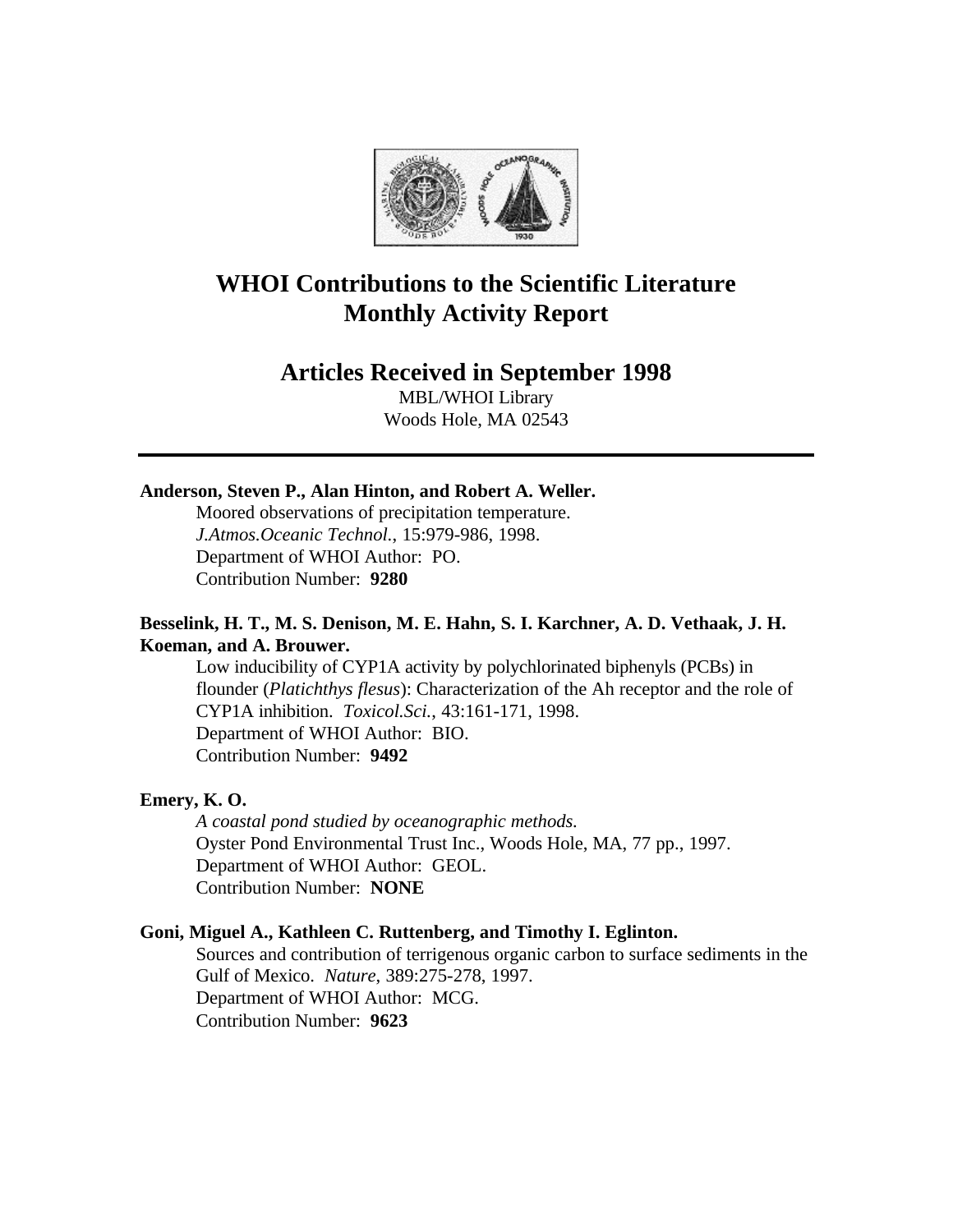### **Gonzalez-Gil, Sonsoles, Bruce A. Keafer, Raffael V. M. Jovine, Angeles Aguilera, Songhui Lu, and Donald M. Anderson.**

Detection and quantification of alkaline phosphatase in single cells of phosphatestarved marine phytoplankton. *Mar.Ecol.Prog.Ser.*, 164:21-35, 1998. Department of WHOI Author: BIO. Contribution Number: **9581**

### **Goyet, C., F. Millero, D. W. O'Sullivan, G. Eischeid, S. J. McCue, and R. G. J. Bellerby.**

Temporal variations of  $pCO<sub>2</sub>$  in surface seawater of the Arabian Sea in 1995. *Deep-Sea Res.I*, 45:609-623, 1998. Department of WHOI Author: MCG. Contribution Number: **9583**

### **Graneli, Edna.**

Light and dark carbon uptake by Dinophysis species in comparison to other photosynthetic and heterotrophic dinoflagellates. *Aquat.Microb.Ecol.*, 13:177-186, 1997. Department of WHOI Author: BIO. Contribution Number: **9459**

#### **Kaplan, Ilene M.**

Regulation and compliance in the New England conch fishery: A case for co-management. *Mar.Policy*, 22(4-5):327-335, 1998. Department of WHOI Author: MPC. Contribution Number: **9521**

### **Keigwin, Lloyd D.**

Glacial-age hydrography of the far northwest Pacific. *Paleoceanography*, 13(4):323-339, 1998. Department of WHOI Author: GEOL. Contribution Number: **NONE**

### **Kim, Stacy L. and Lauren S. Mullineaux.**

Distribution and near-bottom transport of larvae and other plankton at hydrothermal vents. *Deep-Sea Res.II*, 45:432-440, 1998. Department of WHOI Author: BIO. Contribution Number: **9392**

### **McGillicuddy, D. J., A. R. Robinson, D. A. Siegel, R. Johnson, T. D. Dickey, H. W. Jannasch, J. McNeil, A. F. Michaels, and A. H. Knap.**

Influence of mesoscale eddies of new production in the Sargasso Sea. *Nature*, 394:263-266, 1998. Department of WHOI Author: AOPE. Contribution Number: **9586**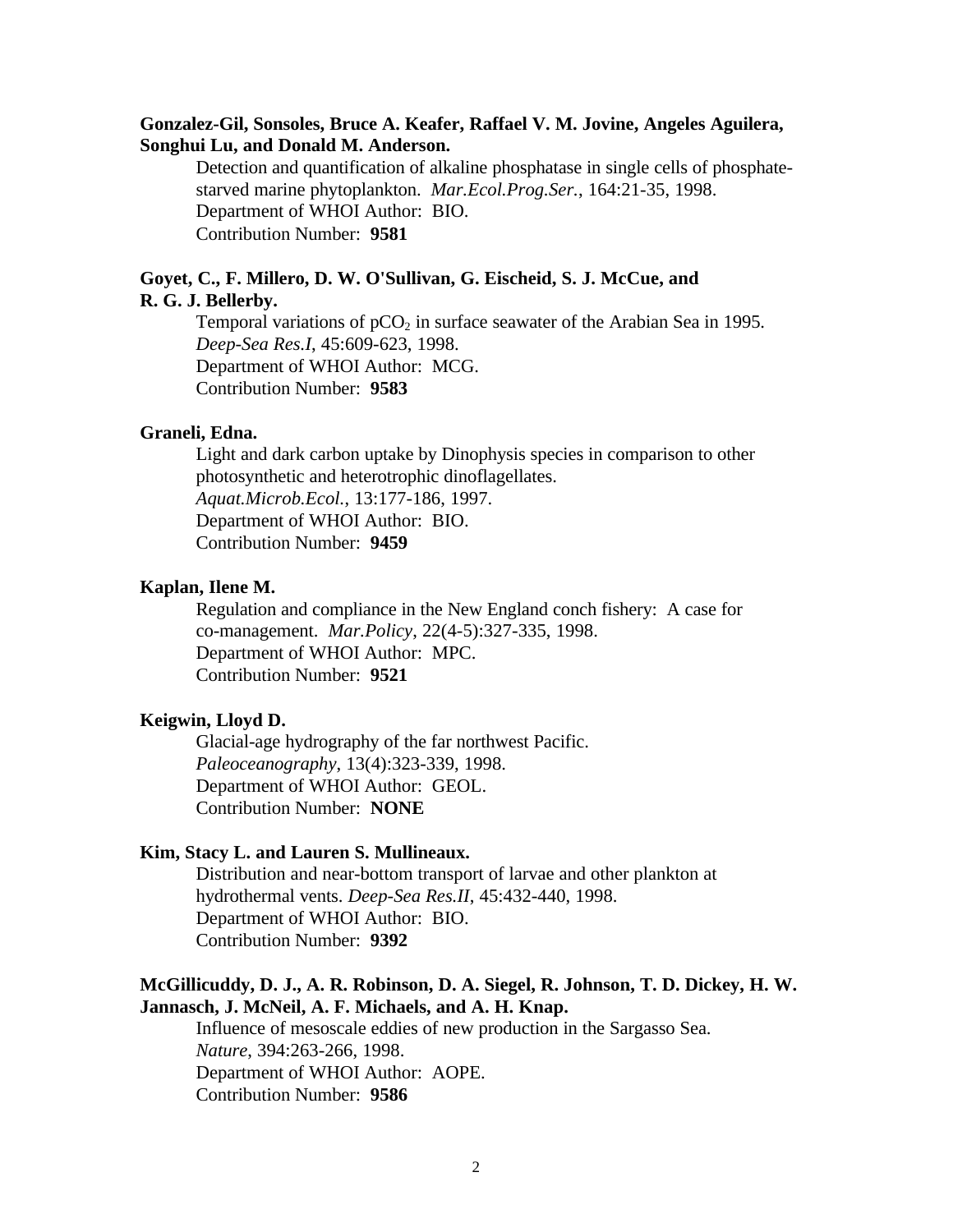### **Mullineaux, Lauren S., Susan W. Mills, and Erica Goldman.**

Recruitment variation during a pilot colonization study of hydrothermal vents (9°50'N, East Pacific Rise). *Deep-Sea Res.II*, 45:441-464, 1998. Department of WHOI Author: BIO. Contribution Number: **9393**

#### **Spall, Michael A.**

Mesoscale variability in Denmark Strait: The PV outflow hypothesis. *J.Phys.Oceanogr.*, 28:1598-1623, 1998. Department of WHOI Author: PO. Contribution Number: **9407**

### **Swift, Stephen A., D. Lizarralde, Ralph A. Stephen, and Hartley Hoskins.**

Velocity structure in upper ocean crust at Hole 504B from vertical seismic profiles. *J.Geophys.Res.*, 103(B7)15361-15376, 1998. Department of WHOI Author: GEOL. Contribution Number: **9656**

#### **Tivey, Maurice A. and Brian E. Tucholke.**

Magnetization of 0 to 29 Ma ocean crust on the Mid-Atlantic Ridge, 25°30' to 27°10'N. *J.Geophys.Res.*, 103(B8):17807-17826, 1998. Department of WHOI Author: GEOL. Contribution Number: **9657**

### **Tyack, P. L.**

Development and social functions of signature whistles in bottlenose dolphins, *Tursiops truncatus*. *Bioacoustics*, 8(1-2):21-46, 1997. Department of WHOI Author: BIO. Contribution Number: **9248**

### **Warren, Bruce A., Joseph H. LaCasce, Paul E. Robbins.**

Reply (to Olbers comment on 'On the obscurantist physics of ''form drag'' in theorizing about the circumpolar current'). *J.Phys.Oceanogr.*, 28:1655-1658, 1998. Department of WHOI Author: PO. Contribution Number: **NONE**

#### **Whitehead, J. A.**

Multiple T-S states for estuaries, shelves, and marginal seas. *Estuaries*, 21(2):281-293, 1998. Department of WHOI Author: PO. Contribution Number: **9577**